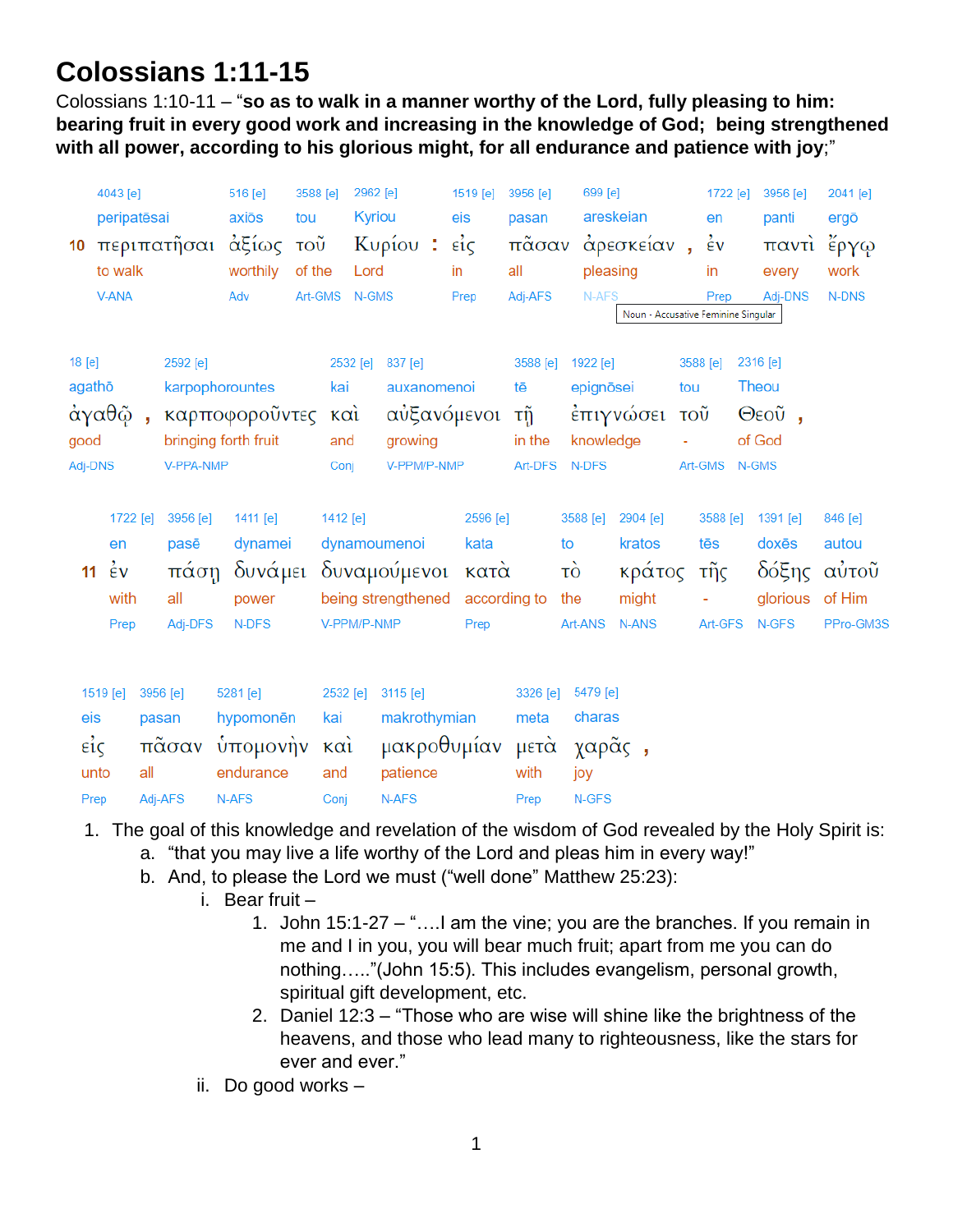- 1. Ephesians 2:10 "For we are his workmanship, created in Christ Jesus for good works, which God prepared beforehand, that we should walk in them."
- 2. Titus 2:14 "And purify for Himself His own special people, zealous for good works.""
- iii. Grow in the knowledge of God
	- 1. God's will above is directly related to your growth in the Christian experience.
	- 2. Growth and fruit are not just works and good deeds. Your own relationship with the Lord and understanding of the Lord is crucial for growth.
- iv. Be empowered by God
	- 1. tap into God's strength, not human works.
	- 2. God desires this transformation.
	- 3. Tin man story by C.S. Lewis
		- a. "Did you ever think, when you were a child, what fun it would be if your toys could come to life? Well suppose you could really have brought them to life. Imagine turning a tin soldier into a real little man. It would involve turning the tin into flesh. And suppose the tin soldier did not like it. He is not interested in flesh; all he sees is that the tin is being spoilt. He thinks you are killing him. He will do everything he can to prevent you. He will not be made into a man if he can help it. What you have done about that tin soldier I do not know. But what God did about us was this: The Second Person in God, the Son, became human Himself... And because the whole difficulty for us is that the natural life has to be, in a sense, "killed," He chose an earthly career which involved the killing of His human desires at every turn - poverty, misunderstanding from His own family, betrayal by one of His intimate friends, being jeered at and manhandled by the police, and execution by torture. And then, after being thus killed - killed every day in a sense - the human creature in Him, because it was united to the divine Son, came to life again. The Man in Christ rose again: not only the God. That is the whole point, for the first time we saw a real man. One tin soldier - real tin, just like the rest - had come fully and splendidly alive."
			- C.S. Lewis Mere Christianity
- v. Endure *hypomone*, to endure beyond what is normal, everyone else has given up. Continuance. Power to persevere. Opposite of being a coward or living in despondence. The ability to finish the assignment (or, life) strong.
- vi. Patience *makrothyme*, is towards others. It is your emotional state. Remain calm in the presence of misfortune, irritation, aggravation. It is the opposite of wrath or a spirit of revenge. It does not retaliate, but continues even-tempered.
- vii. "Joy" or "Joyfully"– *meta charas* = "with joy" In the NT joy is associated with hardship and suffering.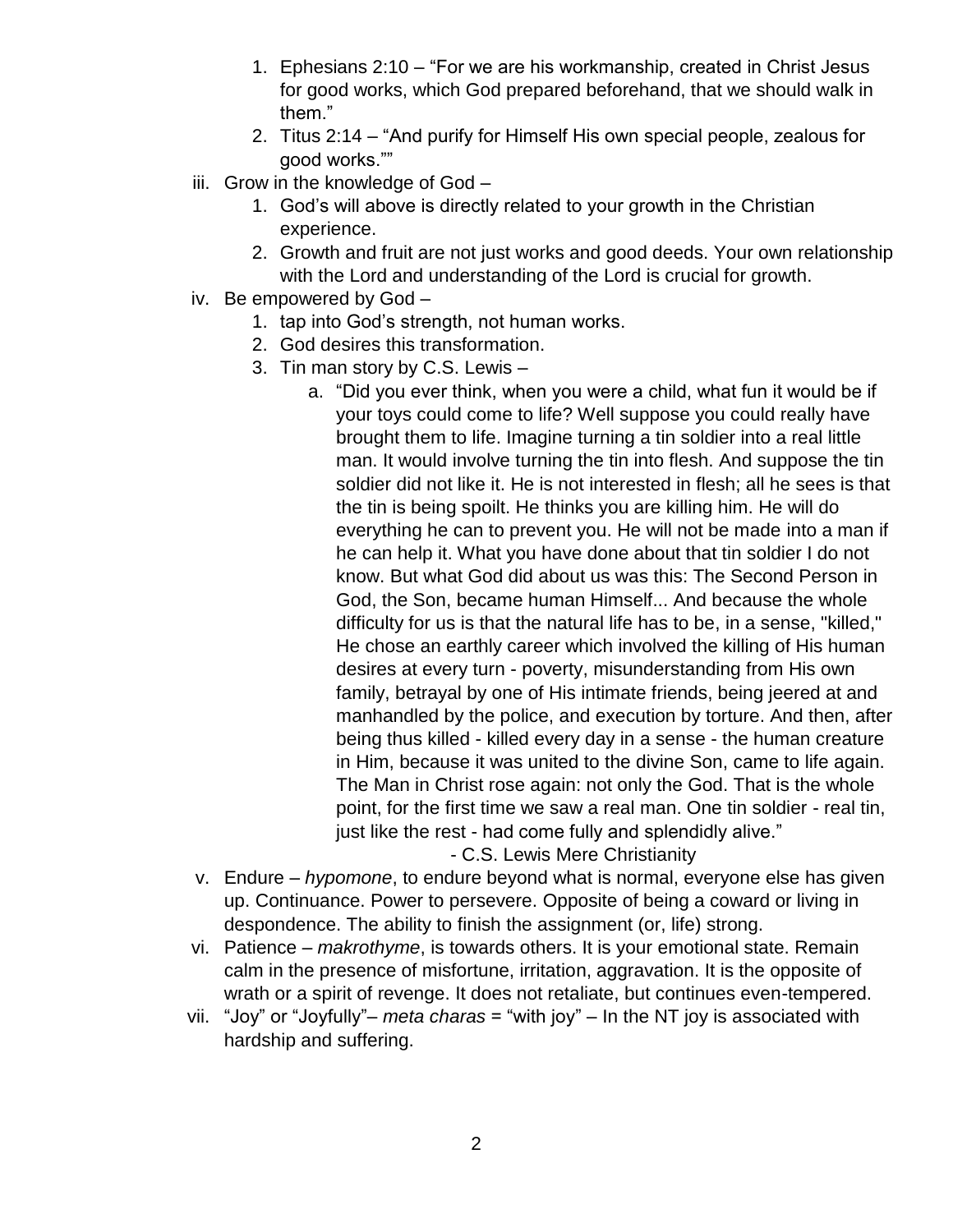## 1:12 – "**giving thanks to the Father, who has qualified you to share in the inheritance of the saints in light**."

|                             | 2168 [e]<br>eucharistountes |                      |          | 3588 [e]    | 3962 [e]         |          | 3588 [e]  | 2427 [e]         |            | 4771 [e] | 1519 [e]            |
|-----------------------------|-----------------------------|----------------------|----------|-------------|------------------|----------|-----------|------------------|------------|----------|---------------------|
|                             |                             |                      |          | tō          | Patri            |          | tō        | hikanōsanti      |            | hymas    | eis                 |
|                             |                             | 12 εὐχαριστοῦντες τῷ |          |             | Πατρί,<br>Father |          | τῷ        |                  | ἱκανώσαντι | ὑμᾶς     | $\vec{\epsilon}$ ic |
|                             |                             | giving thanks        |          | to the      |                  |          | the [One] | having qualified |            | you      | for                 |
|                             | V-PPA-NMP                   |                      |          | Art-DMS     | N-DMS            |          | Art-DMS   | <b>V-APA-DMS</b> |            | PPro-A2P | Prep                |
|                             |                             |                      |          |             |                  |          |           |                  |            |          |                     |
|                             |                             |                      |          |             |                  |          |           |                  |            |          |                     |
| 3588 [e]                    |                             | 3310 [e]             | 3588 [e] | 2819 [e]    |                  | 3588 [e] | $40$ [e]  | 1722 [e]         | 3588 [e]   | 5457 [e] |                     |
| tēn                         |                             | merida               | tou      | klērou      |                  | tōn      | hagiōn    | en               | tō         | phōti    |                     |
| $\overrightarrow{\text{t}}$ |                             | μερίδα τοῦ           |          | κλήρου      |                  | τῶν      | άγίων     | $\frac{1}{2}v$   | τώ         | φωτι     |                     |
| the                         |                             | share                | of the   | inheritance |                  | of the   | saints    | in               | the        | light    |                     |
| Art-AFS                     |                             | N-AFS                | Art-GMS  | N-GMS       |                  | Art-GMP  | Adj-GMP   | Prep             | Art-DNS    | N-DNS    |                     |

- 1. "Thanks" (#5 of the Christian virtues listed: (fruit/good work, knowledge of God, endurance, patience, thanks)
- 2. Qualified *hikanosanti* is the thought of making you competent or sufficient where before you were unable to receive, manage earn or deserve what is listed here.
	- a. We were unable to inherit the estate God has planned for us until we were changed in his Son.
	- b. The word is aorist which points back to the point of salvation. It is not something we developed or earned. It was given to us when we placed faith in Christ. This is not a process, but instantaneous act.
- 3. Qualified us for:
	- a. Inheritance
		- i. This is the Kingdom of God's equivalent of Israel receiving their inheritance in the Land when Joshua led them in the Old Testament
		- ii. This inheritance belongs to the people of God in Christ.
	- b. With Holy people;
	- c. In Kingdom of light
		- i. This is not only a future "kingdom", but as will be made clear in the next verses the entrance into the "kingdom of light" has already taken place.
		- ii. The kingdom of light will be manifest to all the natural world at some point in the future, but we are participating in that kingdom of light today in our daily lives, activities, worldview, families, etc.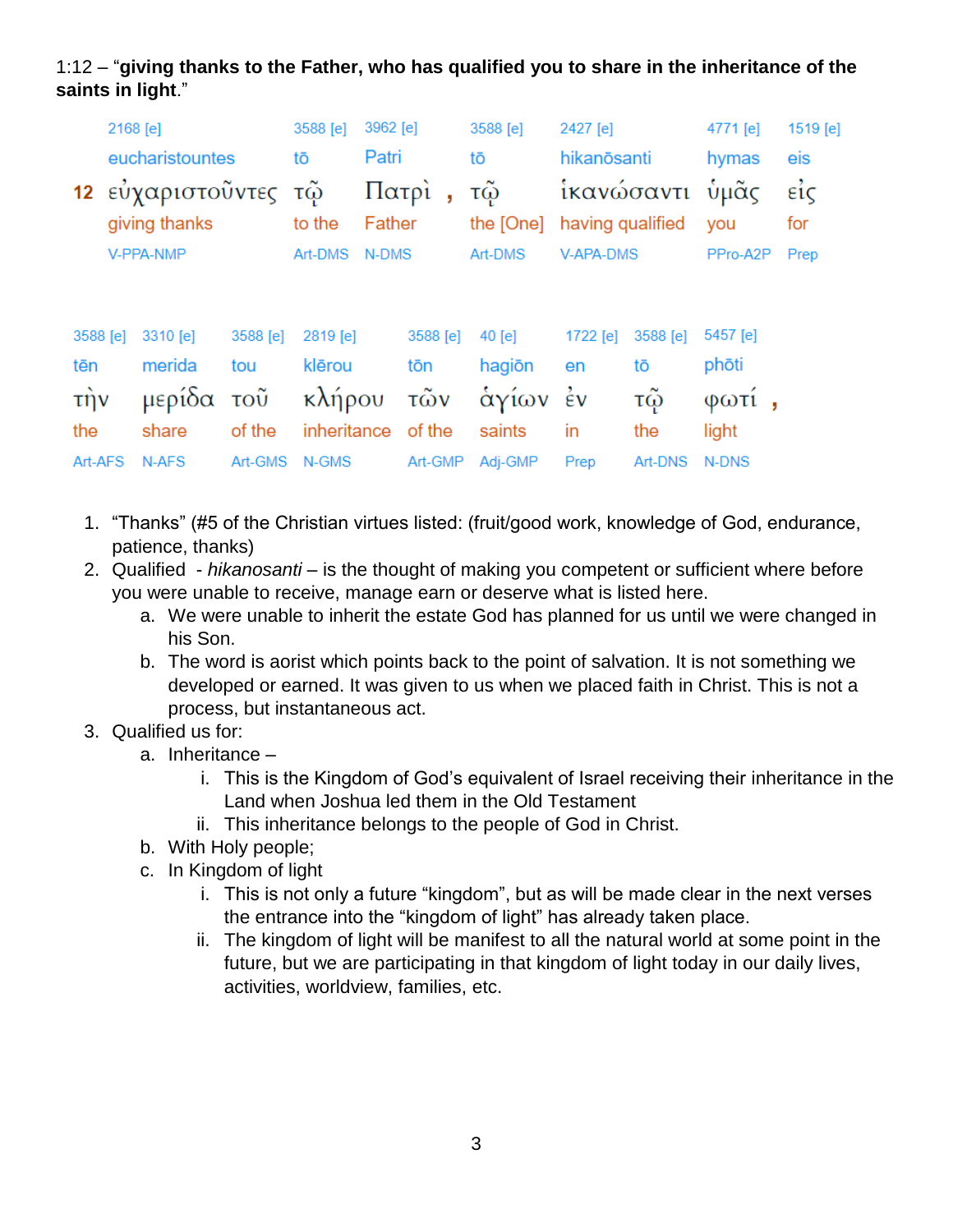## 1:13 – "**He has delivered us from the domain of darkness and transferred us to the kingdom of his beloved Son,"**

|                  | 3739 [e]   | 4506 [e]                  |          | 1473 [e]  | 1537 [e]  | 3588 [e]                  | 1849 [e]                  |                  | 3588 [e]                    | 4655 [e]    | 2532 [e] |             |  |
|------------------|------------|---------------------------|----------|-----------|-----------|---------------------------|---------------------------|------------------|-----------------------------|-------------|----------|-------------|--|
|                  | hos        | errysato                  |          | hēmas     | ek        | tēs                       | exousias                  |                  | tou                         | skotous     |          | kai         |  |
| 13               | $\ddot{o}$ | ερρυσατο<br>has delivered |          | ήμας      | έĸ        | $\tilde{\mathsf{trig}}$   | εξουσίας<br>dominion<br>۰ |                  | $\overline{10}\overline{0}$ |             | σκοτους  | $K\alpha i$ |  |
|                  | who        |                           |          | <b>US</b> | from      | the                       |                           |                  |                             | of darkness |          | and         |  |
|                  | RelPro-NMS | V-AIM-3S                  |          | PPro-A1P  | Prep      | Art-GFS                   | N-GFS                     |                  | Art-GNS                     | N-GNS       |          | Conj        |  |
|                  | 3179 [e]   | 1519 [e]                  | 3588 [e] | 932 [e]   |           | 3588 [e]                  | 5207 [e]                  | 3588 [e]         | 26 [e]                      |             | 846 [e]  |             |  |
|                  | metestēsen | eis                       | tēn      | basileian |           | tou                       | Huiou                     | tēs              | agapēs                      |             | autou    |             |  |
|                  | μετεστησεν | EIC                       | τὴν      |           | βασιλείαν | $\overline{\mathrm{TOU}}$ | Yiou                      | $\tilde{\pi}$ nc |                             | άγάπης      |          | αύτοῦ,      |  |
| transferred [us] |            | into                      | the      | kingdom   |           | of the                    | Son                       | ۰                | beloved                     |             | of Him   |             |  |
| $V-AIA-3S$       |            | Art-AFS<br>Prep           |          | N-AFS     |           | Art-GMS                   | N-GMS                     | Art-GFS          |                             | N-GFS       |          | PPro-GM3S   |  |

- 1. "Rescued" or "Delivered" errusato means to liberate, save or deliver someone from something or someone.
- 2. In this case we were "liberated", "rescued" or "delivered" from kingdom of darkness
- 3. The Son is mentioned…We were rescued into the Kingdom of the Son or set free and liberated into the Kingdom of the Son.
- 4. In Luke 22:53 Jesus uses the same phrase for the "dominion of darkness" *(exousias tou skotous)*

| <b>LUKE<br/>22:53</b>    | 2596 [e]<br>kath'      |          | 2250 [e]<br>hēmeran |         | 1510 [e]<br>ontos | 1473 [e]<br>mou                        | 3326 [e]<br>meth'                | 4771 [e]<br>hymōn | 1722 $[e]$<br>en          | 3588 [e]<br>tō | $2411$ [e]<br>hierō | 3756 [e]<br>ouk  | 1614 [e]<br>exeteinate                |          | 3588 [e]<br>tas | 5495 [e]<br>cheiras |
|--------------------------|------------------------|----------|---------------------|---------|-------------------|----------------------------------------|----------------------------------|-------------------|---------------------------|----------------|---------------------|------------------|---------------------------------------|----------|-----------------|---------------------|
| 53                       | κα $\theta^*$<br>Every | day      | ἡμέραν              |         | Οντος<br>being    | $\mu$ <sub>O</sub> $\upsilon$<br>of Me | $\mu \varepsilon \theta$<br>with | ύμῶν<br>you       | $\dot{\epsilon}$ v<br>in. | τῷ<br>the      | ἱερῷ<br>temple      | $\vec{v}$<br>not | έξετείνατε<br>did you stretch out the |          | τας             | χεΐρας<br>hands     |
|                          | Prep                   |          | N-AFS               |         | V-PPA-GMS         | PPro-G1S Prep                          |                                  | PPro-G2P          | Prep                      | <b>Art-DNS</b> | N-DNS               | Adv              | V-AIA-2P                              |          | Art-AFP         | N-AFP               |
| 1909 [e]                 |                        | 1473 [e] |                     | 235 [e] | 3778 [e]          | 1510 [e]                               | 4771 [e]                         | 3588 [e]          | 5610 [e]                  | 2532 [e]       | 3588 [e]            | 1849 [e]         | 3588 [e]                              | 4655 [e] |                 |                     |
| ep'                      |                        | eme      | all'                |         | hautē             | estin                                  | hymōn                            | hē                | hōra                      | kai            | hē                  | exousia          | tou                                   | skotous  |                 |                     |
| $\dot{\epsilon}$ $\pi$ ' |                        | έμέ;     |                     |         | άλλ' αύτη         | $\frac{1}{2}$ $\sigma$ $\frac{1}{2}$   | ὑμῶν                             | -ň                | $\&$ ρα                   | $k\alpha i$    | ή                   | έξουσία          | τοῦ                                   |          | σκότους.        |                     |
|                          | against Me             |          |                     | but     | this              | is                                     | of you                           | the               | hour                      | and            | the                 | power            | of the                                | darkness |                 |                     |
| Prep                     |                        | PPro-A1S |                     | Coni    | DPro-NFS          | V-PIA-3S                               | PPro-G2P                         | Art-NFS           | N-NFS                     | Conj           | Art-NFS             | N-NFS            | Art-GNS N-GNS                         |          |                 |                     |

- 5. "Transferred" or "Brought" *metestesen* used in Greek literature to refer to removing people from one country and settling them as colonist and citizens in another country.
	- a. Remember, this is how the Jews originally arrived in Colossae from Babylonia. There were hundreds of Jewish families relocated here from Mesopotamia by Antiochus the Great around 200 BC.
	- b. This is not a reference to a time in the future, but it has already taken place.
	- c. This is not a territory or a land, it is the kingdom of God which rules overall in Reality and in Light. The Darkness is a place of rebellion against Reality, Truth, Light and the Creator.
- 6. "the Son beloved of Him" is literally "the Son of his love". We are now in that Trinitarian love. Part of Christ. Part of the kingdom. Heirs in the Royal Family of God.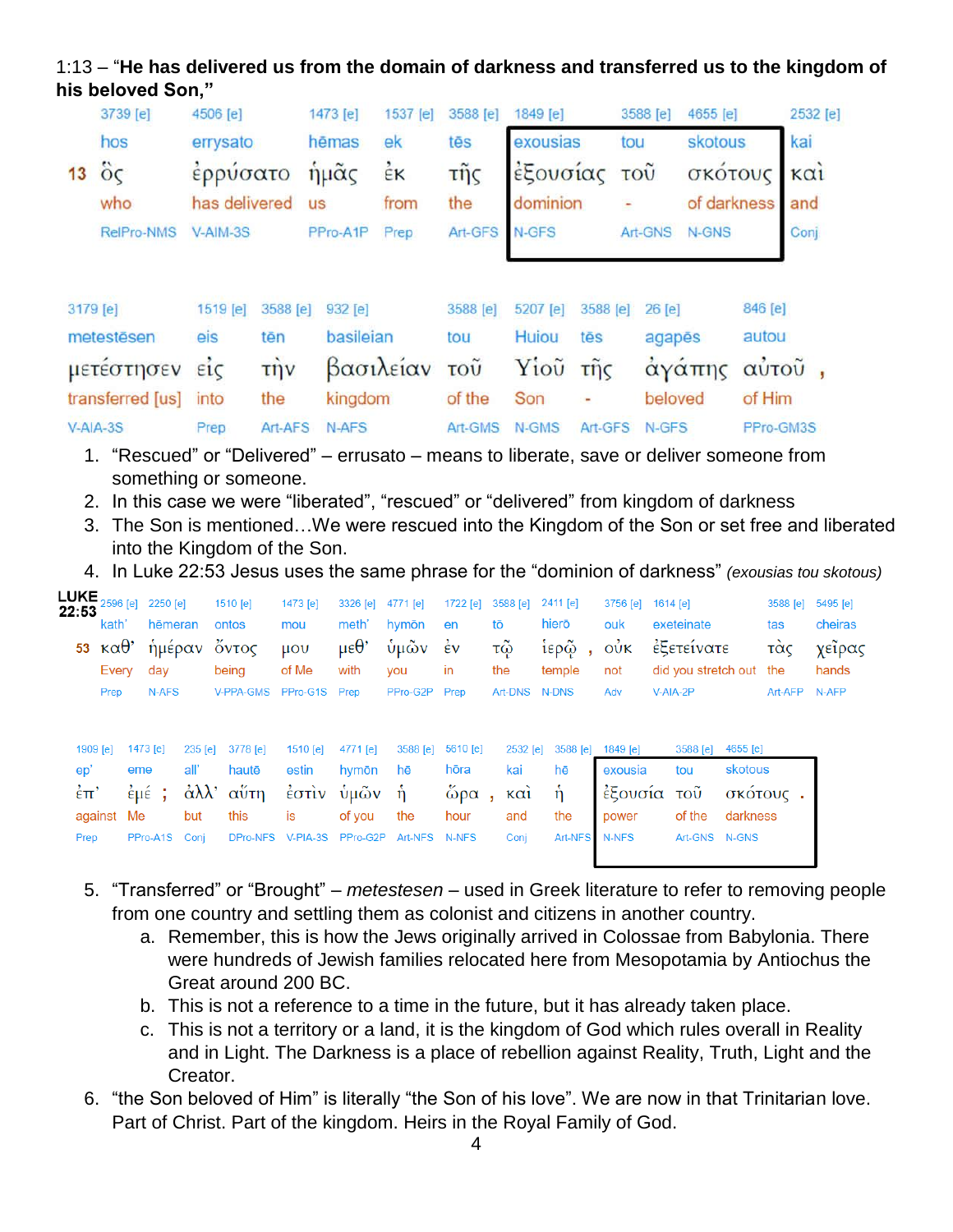#### 1:14 – "**in whom we have redemption, the forgiveness of sins**."

|      | 1722 [e] 3739 [e]                 | 2192 [e]    | 3588 [e] 629 [e] |                                                            |     | 3588 [e] 859 [e]      | 3588 [e] 266 [e] |  |
|------|-----------------------------------|-------------|------------------|------------------------------------------------------------|-----|-----------------------|------------------|--|
| en   | hō                                | echomen tēn |                  | apolytrōsin                                                | tēn | aphesin tōn hamartiōn |                  |  |
|      |                                   |             |                  | 14 έν φ - έχομεν την απολύτρωσιν, την άφεσιν των αμαρτιών. |     |                       |                  |  |
| in   | whom                              |             |                  | we have $\qquad$ - redemption the forgiveness - of sins    |     |                       |                  |  |
| Prep | RelPro-DMS V-PIA-1P Art-AFS N-AFS |             |                  |                                                            |     | Art-AFS N-AFS         | Art-GFP N-GFP    |  |

- 1. It is in this Son that we have:
	- a. Redemption *apolutrósis* which means we have been purchased.
		- i. Definition: "a release effected by payment of ransom"
		- ii. Used to say "release effected by payment of ransom", "redemption", "deliverance"
	- b. Forgiveness –*naphesis* which means our fellowship is restored
		- i. Definition: "dismissal, release, pardon"
		- ii. Used to say "a sending away", "a letting go", "a release", "a pardon", "complete forgiveness."
- 2. We have been placed in a power dynamo and spiritual energy generator

The long prayer/thought/sentence that began in 1:9 continues into verse 1:15. Thanks for the kingdom in 1:12 continues as the kingdom is described beginning in 1:15

**1:15-20** – This sends Paul off on one of the greatest NT Christological passages. There are two parts of this Christological poem/hymn:

- 1. He is the image of the invisible God
- 2. He is the head of the body, the church

### 1:15 – "**He is the image of the invisible God, the firstborn of all creation**."

| 3739 [e]                | 1510 [e] 1504 [e]      |                           |     | 3588 [e] 2316 [e] 3588 [e] 517 [e] |                                    | 4416 [e]                                                    | 3956 [e]      | 2937 [e] |  |
|-------------------------|------------------------|---------------------------|-----|------------------------------------|------------------------------------|-------------------------------------------------------------|---------------|----------|--|
| Hos                     | estin                  | eikōn                     | tou | Theou tou                          | aoratou                            | prōtotokos                                                  | pasēs         | ktiseōs  |  |
| 15 $^{\prime\prime}$ Oc |                        |                           |     |                                    |                                    | έστιν είκὼν τοῦ Θεοῦ τοῦ ἀοράτου, πρωτότοκος πάσης κτίσεως, |               |          |  |
| [He]                    | is a factor of the set |                           |     |                                    | [the] image of the God - invisible | [the] firstborn over all creation                           |               |          |  |
|                         |                        | RelPro-NMS V-PIA-3S N-NFS |     |                                    | Art-GMS N-GMS Art-GMS Adj-GMS      | Adj-NMS                                                     | Adj-GFS N-GFS |          |  |

- 1. *eikon* "**the image**" has two basic meanings that sent the word into two directions:
	- a. Representation, a symbol of the object pictured
	- b. Manifestation, more than a symbol, but instead an appearance
- 2. Here *eikon* means the invisible, timeless nature and character of god perfectly revealed, visible, understood. Also,
	- a. John 1:18 "No one has ever seen God; the only God, who is at the Father's side, he has made him known."
	- b. 2 Cor. 4:4, 6 "In their case the god of this world has blinded the minds of the unbelievers, to keep them from seeing the light of the gospel of the glory of Christ, who is the image of God. … For God, who said, "Let light shine out of darkness," has shone in our hearts to give the light of the knowledge of the glory of God in the face of Jesus Christ.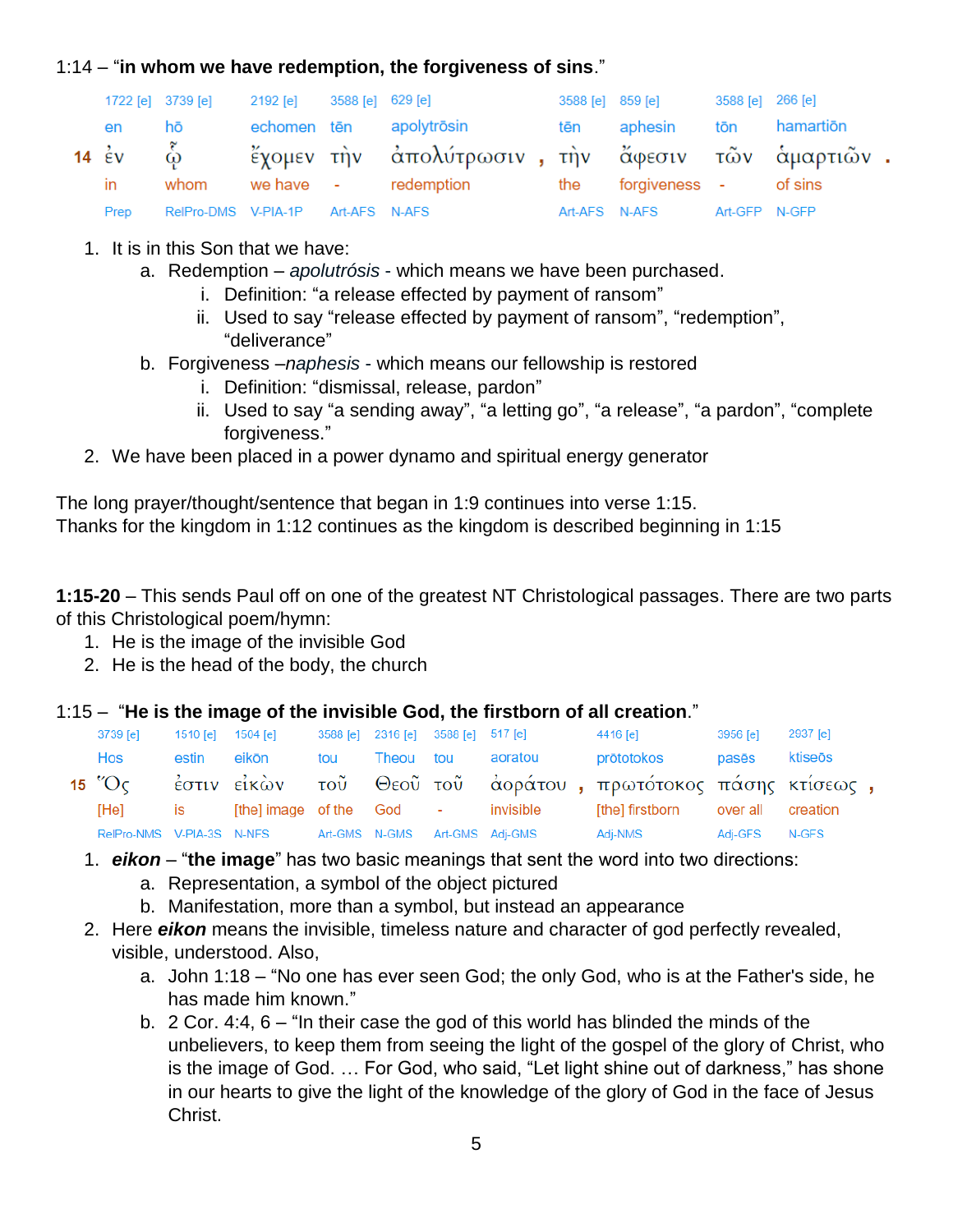c. Hebrew 1:3 – "He is the radiance of the glory of God and the exact imprint of his nature, and he upholds the universe by the word of his power. After making purification for sins, he sat down at the right hand of the Majesty on high"

| hos<br>$3\degree$ $\degree$ $\degree$ | 3739 [e]<br>who<br><b>RelPro-NMS</b>                           | 1510 [e]<br>ōn<br>$\ddot{\omega}$ v<br>being<br><b>V-PPA-NMS</b> |                                            | 541 [e]<br>apaugasma<br>απαύγασμα<br>[the] radiance<br><b>N-NNS</b> |                                       | 3588 [e]<br>tēs<br>τῆς<br>of [His]<br>Art-GFS               | 1391 [e]<br>doxēs<br>δόξης<br>glory<br>N-GFS   | 2532 [e]<br>kai<br>$k\alpha i$<br>and<br>Coni     | 5481 [e]<br>charaktēr<br>χαρακτὴρ<br>N-NMS                       | [the] exact expression                                               | 3588 [e]<br>tēs<br>τῆς<br>of the | 5287 [e]<br>hypostaseōs<br>substance<br>Art-GFS N-GFS | υποστάσεως                                         | 846 [e]<br>autou<br>αὐτοῦ,<br>of Him<br>PPro-GM3S | 5342 [e]<br>pherōn<br>φέρων<br>upholding<br><b>V-PPA-NMS</b> |
|---------------------------------------|----------------------------------------------------------------|------------------------------------------------------------------|--------------------------------------------|---------------------------------------------------------------------|---------------------------------------|-------------------------------------------------------------|------------------------------------------------|---------------------------------------------------|------------------------------------------------------------------|----------------------------------------------------------------------|----------------------------------|-------------------------------------------------------|----------------------------------------------------|---------------------------------------------------|--------------------------------------------------------------|
| 5037 [e]<br>te<br>τε<br>then<br>Conj  | 3588 [e]<br>ta<br>$T\alpha$<br>Art-ANP                         | panta                                                            | 3956 [e]<br>πάντα<br>all things<br>Adj-ANP | 3588 [e]<br>tō<br>τŵ<br>by the<br>Art-DNS N-DNS                     | 4487 [e]<br>rhēmati<br>ρήματι<br>word | 3588 [e]<br>tēs<br>τῆς<br>of the                            | 1411 [e]<br>dynameōs<br>power<br>Art-GFS N-GFS | δυνάμεως                                          | 1223 [e]<br>di'<br>$\langle \delta_1 \rangle$<br>through<br>Prep | 846 [e]<br>autou<br>αύτοῦ, καθαρισμὸν τῶν<br>of Himself<br>PPro-GM3S | 2512 [e]<br>katharismon<br>N-AMS | [the] purification                                    | 3588 [e]<br>tōn<br>$\blacksquare$<br>Art-GFP N-GFP | 266 [e]<br>hamartion<br>αμαρτιών<br>of sins       |                                                              |
| 4160 [e]                              | poiēsamenos<br>ποιησάμενος,<br>having made<br><b>V-APM-NMS</b> |                                                                  | 2523 [e]                                   | ekathisen<br>έκάθισεν έν<br>sat down<br>V-AIA-3S                    | 1722 [e]<br>en<br>at<br>Prep          | 1188 $[e]$<br>dexia<br>δεξιᾶ<br>[the] right hand<br>Adj-DFS |                                                | 3588 [e]<br>tēs<br>τῆς<br>of the<br>Art-GFS N-GFS | 3172 [e]<br>Megalosynes<br>Majesty                               | Μεγαλωσύνης έν                                                       | 1722 [e]<br>en<br>on<br>Prep     | 5308 [e]<br>hypsēlois<br>ύψηλοΐς.<br>high<br>Adj-DMP  |                                                    |                                                   |                                                              |

- i. "radiance" apaugasma means "radiance" as "a light flashing forth or from something", "gleam"
- ii. "exact imprint" or "exact representation" or "the express image"
	- 1. Greek *character* defined as "a tool for engraving" used to say "an impression", "representation", "exact reproduction", "a graving-tool"
	- 2. The word properly means "engraving" but is used to refer to "an exact impression or likeness which ALSO reflects the INNER CHARACTER."
- 3. *eikon* is being formed in people of Christ by indwelling Spirit
	- a. 2 Cor.3:18 "And we all, with unveiled face, beholding the glory of the Lord, are being transformed into the same image (*eikona*) from one degree of glory to another. For this comes from the Lord who is the Spirit."
	- b. Col. 3:10 "and have put on the new self, which is being renewed in knowledge after the image (*eikona*) of its creator."
	- c. Eph. 4:24 "and to put on the new self, created after the likeness of God in true righteousness and holiness."
- 4. "**firstborn**" is *prototokos* and is used 130 times in LXX in genealogies and historical narratives to indicate priority and sovereignty of rank.
	- a. "Firstborn" indicates a special place in the father's family covenant.
	- b. "Firstborn" is priority of rank.
	- c. Psalm 89:27 "make him my firstborn, the highest of the kings of the earth."
	- d. Proverbs 8 "Wisdom of God is given this same place as Jesus in Proverbs 8

1:16 – "**For by him all things were created, in heaven and on earth, visible and invisible, whether thrones or dominions or rulers or authorities—all things were created through him and for him**."

1:17 – "**And he is before all things, and in him all things hold together**."